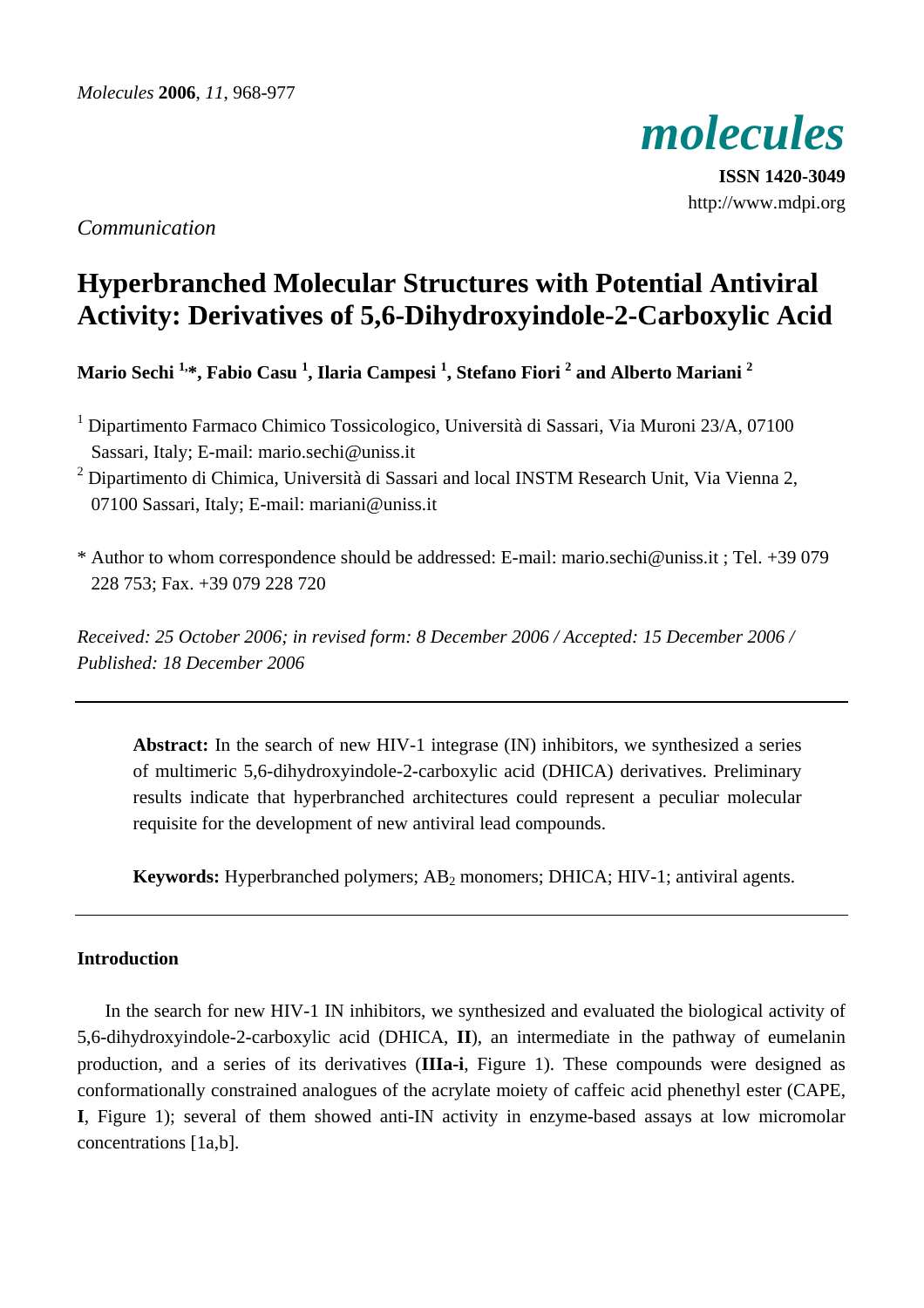

**Figure 1**. Design of DHICA from CAPE and DHICA derivatives.

In the course of the preparation of **II** by a novel synthetic route (see below), we unexpectedly obtained a macromolecular compound as the only product. On the basis of its physico-chemical properties such as solubility and differential scanning calorimetry (DSC) measurements, its structure **IVa** has been postulated to perhaps correspond to that of a hyperbranched compound. In order to evaluate whether the macromolecular structure of **IVa** could be endowed with biological activity, we prepared other derivatives in both hyperbranched oligomeric (**IVb**) and polymeric (**IVc**) forms (Figure 2). Indeed, since **II** bears one COOH (A) and two OH (B) groups, which are capable of mutually reacting, it can be regarded as an  $AB_2$  monomer, typically giving hyperbranched macromolecules (Figure 3).



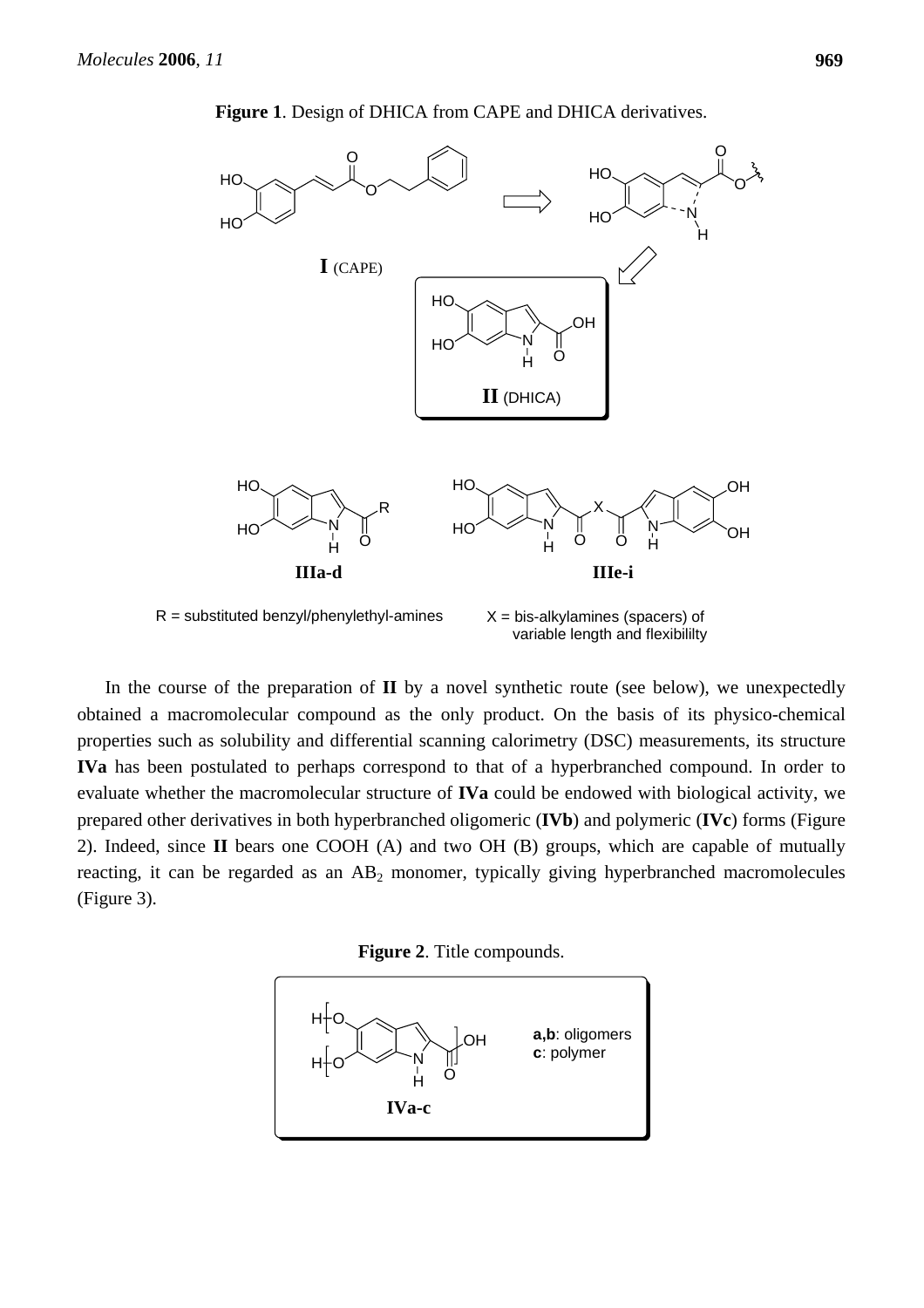



In the last decades,  $AB_2$  monomers have been widely used as starting materials for the synthesis of dendritic structures [2,3]. This macromolecular family comprises dendrimers and hyperbranched polymers. Both classes are characterized by having a tree-like architecture in which all linkages converge towards a central core. However, whereas dendrimers are obtained by stepwise growth in long sequences, hyperbranched polymers are obtained in one step. As far as dendrimers are concerned, their applications in treatment of several human diseases are under critical investigation and looks very promising; these macromolecules serve as targeted drug, carriers and delivery agents as well as imaging agents in human systems [4-6]. In particular, polymers having a dendrimer-based structure have emerged from several research programs focused on the development of inhibitors of HIV and other enveloped viruses [7-19].

From a merely structural point of view, purification and deprotection steps for dendrimers are aimed at synthesizing monodisperse, defect-free macromolecules. On the contrary, hyperbranched polymers are characterized by a certain number of defects, which generally do not significantly affect their peculiar features. Although the synthetic chemistry efforts in modern drug research have been focused on the drive to discover orally bioavailable small-molecule drugs, the study of macromolecular entities could reveal novel and significant scenarios. For example, it is well-known that many of the biological targets are in fact macromolecules which rely heavily on polyvalent/multivalent interactions in their binding and signalling cascades. In this context, with the hope of identifying an original class of antiviral agents, all title compounds will be tested against HIV-1 viral strain.

#### **Results and Discussion**

Our synthetic approach to compounds **II** and **IVa-c** is depicted in Schemes 1-4. Starting from the aldehydes **1a** and **1b** and methyl azidoacetate (**2)**, azidocinnamates **3a** and **3b** were prepared in high yields via the Hemetsberger reaction [1a]. Intermediates **3a** and **3b** were converted in refluxing xylene into the esters **4a** and **4b**, from which the acids **5a** and **5b** were obtained in 98% yields on alkaline hydrolysis. Deprotection of the catechol moiety with  $BBr<sub>3</sub>$  in dichloromethane at –40 °C gave the expected DHICA **II** (Scheme 1). Compound **IVa** was obtained by demethylation of intermediate **4b** to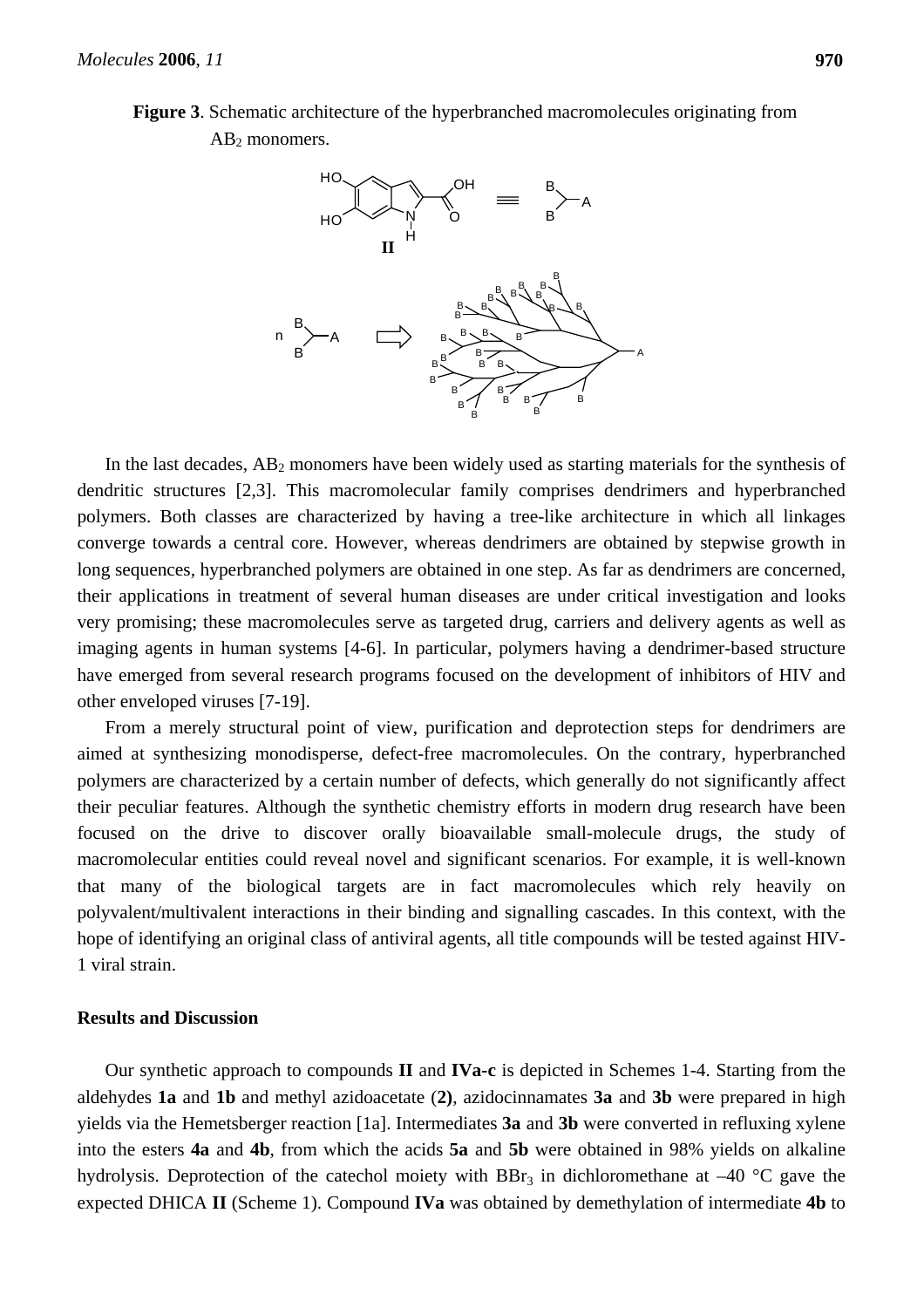give methyl 5,6-dihydroxyindole-2-carboxylate (**6)**, which was treated with 12% KOH at reflux for 1 h (Scheme 2).



*Reagents and conditions*: i) CH<sub>3</sub>ONa, CH<sub>3</sub>OH, -15 °C for 4 h; ii) xylene, reflux for 15 min; iii) 12% KOH, reflux for 1 h; vi)  $BBr_3$ ,  $CH_2Cl_2$ ,  $H_2O$ , -40 °C for 4 h.

#### **Scheme 2.**



*Reagents and conditions*: i)  $BBr_3$ ,  $CH_2Cl_2$ ,  $CH_3OH$ , -40 °C, 4 h; ii) 12% KOH, reflux, 1 h.

It is noteworthy that, due to transesterification reactions, compound **II** was not obtained, thus confirming that oligomerization was favoured. The synthesis of **IVb** was carried out by reacting equimolar amounts of **7** and **II** in anhydrous DMF for 60 h, in the presence of a catalytic amount of triethanolamine (Scheme 3).



*Reagents and conditions*: i) Triethanolamine, anhydrous DMF, 80 °C, 60 h; ii) Pentafluorophenol, dioxane, r.t. for 4 h; iii)  $BBr_3$ ,  $CH_2Cl_2$ ,  $H_2O$ , -40 °C for 4 h.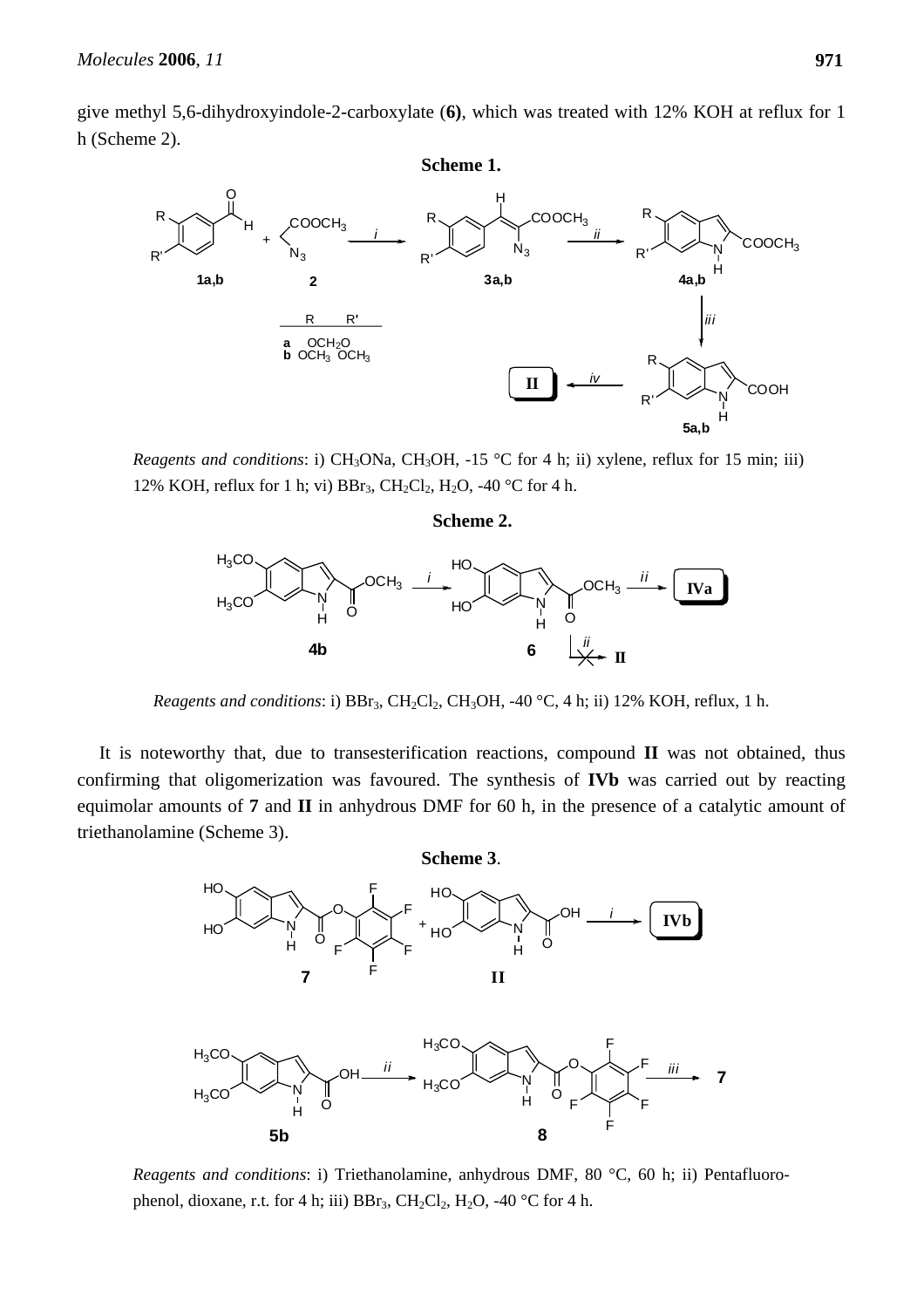The intermediate **7** was obtained by treating **5b** with pentafluorophenol to afford the pentaflurophenyl ester **8**. The latter was then deprotected to give **7** in good yield. Since hydroxy and pentafluorophenolic ester were the only reactive groups under such reaction conditions, a typical  $AB<sub>2</sub>$  $+ B<sub>2</sub>$  polymerization occurred, thus giving rise to dendritic oligomeric structures of relatively low molecular weight. This procedure was carried out with the aim of obtaining, by a different synthetic procedure, an oligomer comparable to **IVa**. As a matter of fact, when compared to **II**, both **IVa** and **IVb** showed a larger solubility in many polar solvents (water included). Besides, a further synthesis was designed and carried out: polymer **IVc** was prepared by reacting monomer **II** following a wellknown polymerization route commonly used in the lab-scale *direct* preparation of high molecular weight polyesters from carboxylic acids (Scheme 4) [2].

#### **Scheme 4**.



*Reagents and conditions*: i) Anhydrous N-methyl pyrrolidone/pyridine (5:1, v/v); triphenylphosphine, hexachloroethane, 25 °C, 4 h.

Compound **IVc** was characterized by a solubility even larger than that of **II**, **IVa**, and **IVb**, thus suggesting the presence of more numerous OH groups and confirming a (highly-)branched structure which behaves as a unimolecular micelle. In order to obtain information about the polymeric structure of the title compounds, a full characterization of **IVa-c** is under way and will be reported elsewhere. However, some preliminary results can be here briefly outlined. DSC experiments show broad melting peaks for all samples, thus indicating the typical polydispersion state of a one-step-obtained synthetic oligo- or polymeric compound.

According to the expected increase of polydispersity as the molecular weight increases, typical for step-growth polymerization, melting peaks become larger in the following order:  $\mathbf{I} \mathbf{V} \mathbf{a} \leq \mathbf{I} \mathbf{V} \mathbf{b} \ll \mathbf{I} \mathbf{V} \mathbf{c}$ ; this behavior being due to the increasing number of different molecular species that characterize any of the above compounds. Furthermore, also melting temperatures give some indications; indeed, their values increase in the following order:  $\text{IVa} < \text{IVb} < \text{IVc}$  (i.e. 75 < 80 < 85 °C, respectively) that is what expected on the basis of the molecular weight of the three compounds, from the lowest to the highest.

#### *Biological Activity*

Preliminary biological data on cytotoxicity and antiviral activity of the title compounds are reported in Table 1. The compound concentrations required to reduce the viability of mock-infected cells by 50%  $(CC_{50})$  and to achieve 50% protection of MT-4 cells from the HIV-1 induced cytopathogenicity (EC<sub>50</sub>), were determined by the MTT method [20]. In cell-based assays, **IVa-c** showed cytotoxicity and antiviral activity which were inversely related to their molecular weight. In particular, with comparable  $EC_{50}$  values, the oligomers **IVa** and **IVb** ( $EC_{50}$ s = 0.5 and 1.5 µg/mL for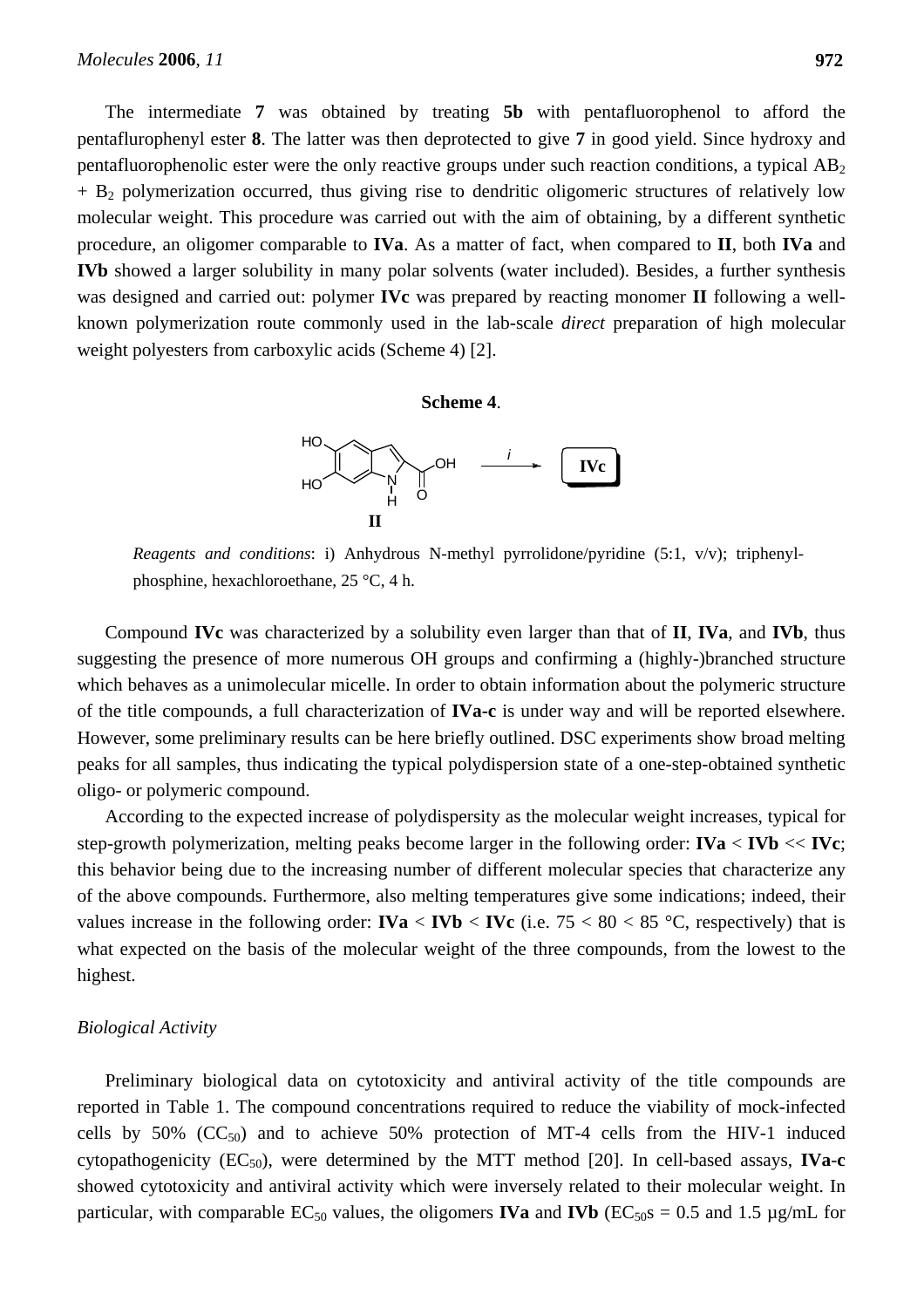**IVa** and **IVb**, respectively) seem significantly capable to prevent the HIV-1 multiplication in acutely infected MT-4 cells with respect to the polymer **IVc** ( $EC_{50} = 30 \mu g/mL$ ). Meanwhile, cytotoxicity values support this observation ( $CC_{50}$ s = 5, 15, and >100  $\mu$ g/mL for **IVa**, **IVb** and **IVc**, respectively). Interestingly, with respect to the monomer **II** and its derivatives **IIIa-i**, which were toxic and did not yield therapeutic efficacy [1a], the multimeric compounds have been proved to be effective in the HIV-1 multiplication, thus showing cytoprotection activity in cell-based assays. Although **IVa** and **IVb** proved significantly less potent than the reference compound Efavirenz ( $EC_{50} = 0.5$  and 1.5 µg/mL *v*. 0.0031 µg/mL), a non-nucleoside reverse transcriptase inhibitor (NNRTI) commonly used in therapeutic protocols [21], they showed a similar biological profile when compared to Merck L-731,988 [22] (an important HIV-1 integrase inhibitor lead compound).

| Cpd            | <sup><i>a</i></sup> CC <sub>50</sub> | ${}^{b}EC_{50}$ | ${}^{c}$ TI |
|----------------|--------------------------------------|-----------------|-------------|
| $\mathbf{I}$   | 0.9                                  | >0.9            | -           |
| <b>IVa</b>     | 5                                    | 0.5             | 10          |
| <b>IVb</b>     | 15                                   | 1.5             | 10          |
| <b>IVc</b>     | >100                                 | >100            |             |
| $^d$ L-731,988 | 15.6                                 | 0.43            | 36          |
| $e$ EFV        | 11                                   | 0.0031          | >1000       |

**Table 1.** Cytotoxicities and Antiviral Activities of Ι**Va-c**.

<sup>a</sup>CC<sub>50</sub>: Cytotoxic concentration 50%; <sup>*b*</sup>EC50: Effective Concentration 50%; <sup>*c*</sup>TI: Therapeutic index =  $CC_{50}/EC_{50}$ ; <sup>*d*</sup>L-731,988: Merck's lead compound; <sup>*e*</sup>EFV: Efavirenz. Due to their oligo/polymeric nature, data referring to biological activities of multimeric derivatives (and those of the reference compounds for comparison) are expressed in µg/mL.

## **Conclusions**

These preliminary results for **IVa,b** are consistent with the conclusion that a hyperbranched oligomeric backbone with relatively low molecular weight and relatively high degree of branching could represent an interesting structural archetype for HIV-1 inhibition as well as for other potential antiviral activities. Moreover, the possibility that hyperbranched derivatives might target the adsorption/fusion steps of HIV multiplication cycle in cells could be considered. Detailed cytotoxicity and antiviral activity as well as inhibition activities toward cellular targets of these compounds are under investigation and will be discussed in due course.

# **Experimental**

## *General*

The synthesis of monomer **II** and intermediates **3a**,**b**, **4a,b**, **5a,b**, **7** and **8** used for the preparation of the title compounds was previously reported [1a]. These compounds have been prepared by using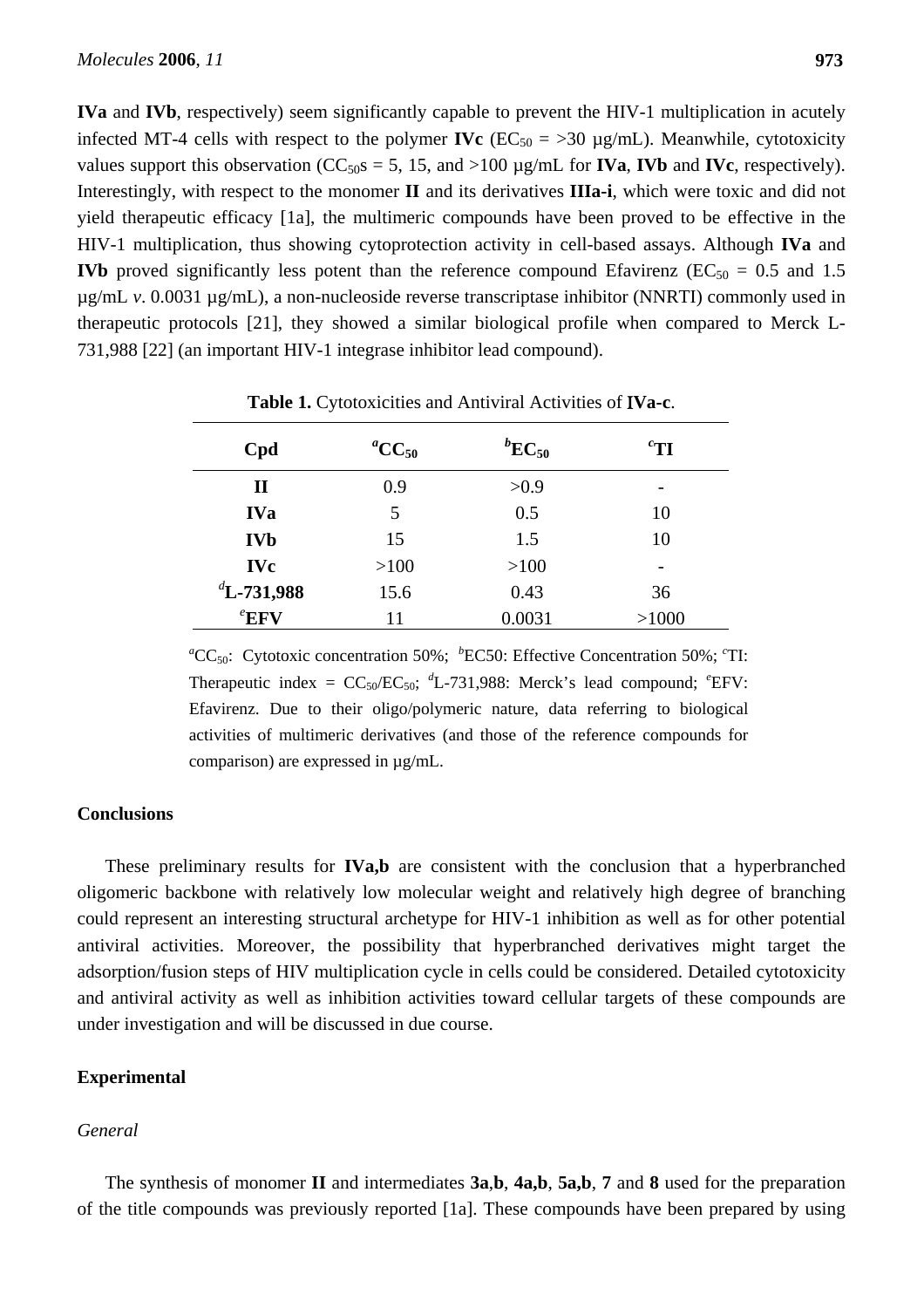the same experimental procedure. Anhydrous solvents and all reagents were purchased from Aldrich, Merck or Carlo Erba. All reactions involving air- or moisture-sensitive compounds were performed under nitrogen atmosphere using oven-dried glassware and syringes to transfer solutions. Melting points (m.p.) were determined using an Electrothermal melting point or a Köfler apparatus and are uncorrected. Infrared (IR) spectra were recorded as thin films or nujol mulls on NaCl plates with a Perkin-Elmer 781 IR spectrophotometer and are expressed in  $v$  (cm<sup>-1</sup>). Nuclear magnetic resonance  $(^1H\text{-NMR}$  and <sup>13</sup>C-NMR) spectra were determined in 1:3 CDCl<sub>3</sub>/DMSO- $d_6$  or DMSO- $d_6$  and were recorded on a 200 MHz Varian XL-200 instrument. Chemical shifts (δ scale) are reported in parts per million (ppm) downfield from tetramethylsilane (TMS) used as an internal standard. Splitting patterns are designated as follows: s, singlet; d, doublet; t, triplet; q, quadruplet; m, multiplet; brs, broad singlet; dd, double doublet. The assignment of changeable protons (O*H* and N*H*) was confirmed by the addition of  $D_2O$ . Analytical thin-layer chromatography (TLC) was done on Merck silica gel F-254 plates. For flash chromatography Merck Silica gel 60 was used with a particle size 0.040-0.063 mm (230-400 mesh ASTM). Elemental analyses were performed on a Perkin-Elmer 2400 spectrometer, and were within  $\pm 0.4\%$  of the theoretical values. Differential Scanning Calorimetry (DSC) measurements were performed using a DSC Q100 V9.0 (TA Instrument, New Castle, USA) as detailed below.

*Preparation of methyl 5,6-dihydroxy-1H-indole-2-carboxylate* (**6**). To a solution of 5,6-dimethoxy-1*H*-indole-2-carboxylic acid methyl ester **4b** (1.0 mmol) in dichloromethane (130 mL), a 1M BBr<sub>3</sub> sol. in dichloromethane (4 mmol) was added at -40 °C and under nitrogen atmosphere. The mixture was stirred at the same temperature for 4 h, then, the reaction was quenched in methanol and the solvents were removed under reduced pressure. The residue was washed three times with methanol. After purification by silica gel flash column chromatography, the product was recrystallized from isopropyl alcohol. Yield = 80 %; m.p. = 248 - 249 °C (lit. [23] 255 – 260 °C); IR (nujol)  $v \text{ cm}^{-1} = 3480 \text{ (OH)}$ ; 3320 (NH); 1690 (C=O); <sup>1</sup>H-NMR (CDCl<sub>3</sub>/DMSO-d<sub>6</sub>) δ 10.98 (s, 1H, NH), 8.76 (s, 1H, OH), 8.35 (s, 1H, OH), 6.93 (s, 1H, Ar-H), 6.88 (s, 2H, Ar-H), 3.83 (s, 3H, CH<sub>3</sub>); <sup>1</sup>H-NMR (DMSO-d<sub>6</sub>) δ 11.28 (s, 1H, NH), 9.15 (s, 1H, OH), 8.65 (s, 1H, OH), 6.89 (s, 2H, Ar-H), 6.79 (s, 1H, Ar-H), 3.81 (s, 3H, CH<sub>3</sub>); <sup>13</sup>C-NMR (DMSO-d<sub>6</sub>): δ 161.7, 146.5, 142.2, 132.9, 124.5, 119.8, 107.5, 104.9, 96.9, 51.3; Anal. Calcd. for C<sub>10</sub>H<sub>9</sub>NO<sub>4</sub>: C, 57.97; H, 4.38; N, 6.76. Found: C, 58.11; H, 4.22; N, 6.89.

*Preparation of* **IVa**. In a 25 mL round bottom vessel, **6** (0.200 g, 0.960 mmol) was dissolved in 12% KOH (9 mL, 19.20 mmol) and the mixture was allowed to stir for 30 min at reflux. The dark solution formed was then poured onto ice and acidified with 6N HCl. Thereafter, the mixture was poured into diethyl ether and the precipitated oligomer **IVa** was filtered to provide a dark powder that was washed with water and diethyl ether and dried in a vacuum oven for 24 h at 40 °C. DSC:  $Tm = \frac{5}{9}$ °C.

*Preparation of* **IVb**. Compound **II** (0.054 g, 0.27 mmol) and **7 (**0.096 g, 0.27 mmol) in anhydrous DMF (7.5 mL) containing anhydrous triethylamine (0.1 mL) were placed in a 10 mL round bottom vessel at room temperature. The vessel was sealed and heated in an oil bath set at 80 °C. The mixture was allowed to react under stirring for 60 h. The mixture was then poured into diethyl ether and the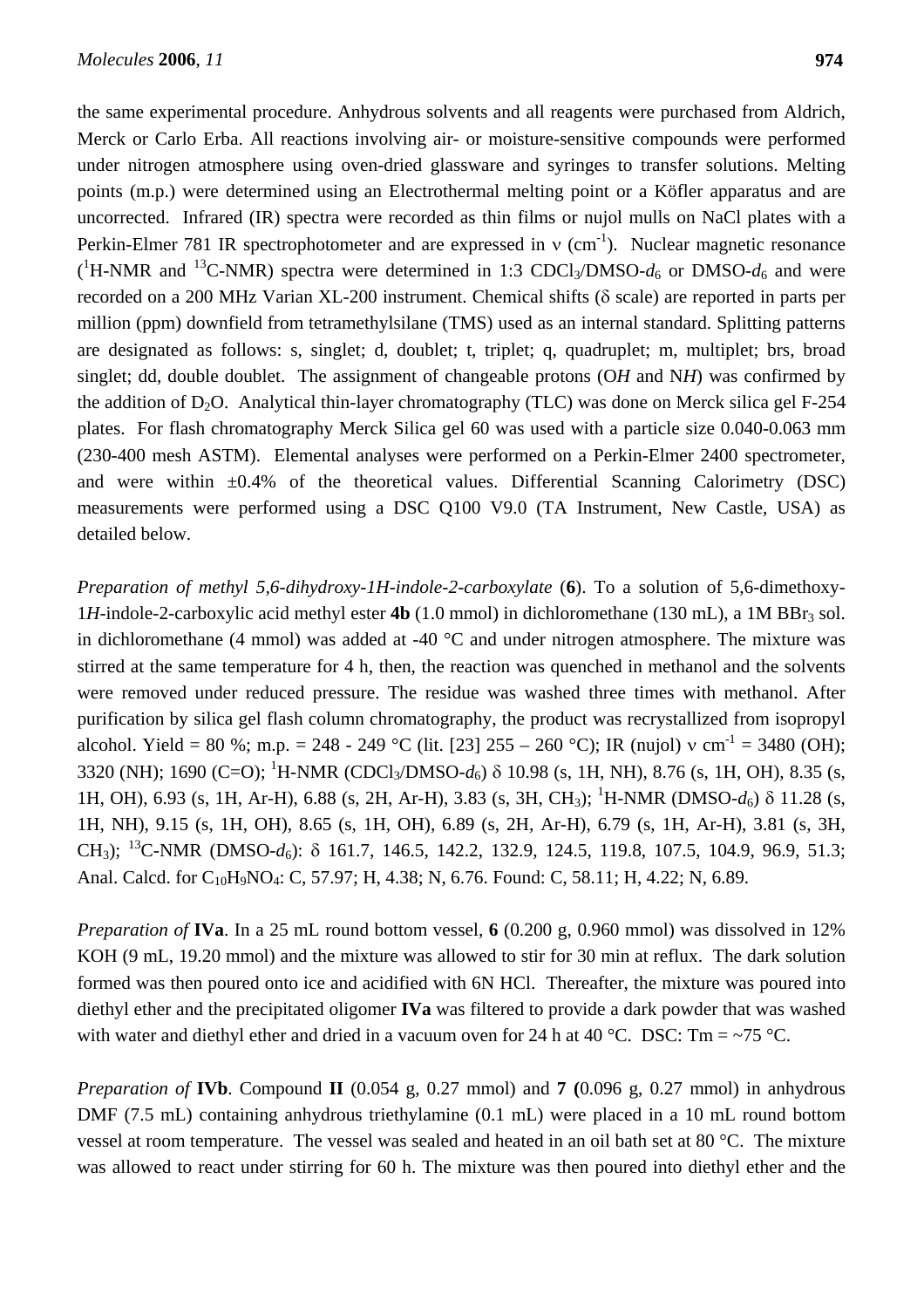precipitated oligomer **IVb** was filtered to give a dark powder that was washed with diethyl ether and dried in a vacuum oven for 24 h at 40 °C. DSC:  $Tm = ~80$  °C.

*Preparation of* **IVc**. In a 5 mL round bottom vessel compound **II** (0.050 g, 0.26 mmol) was dissolved in an N-methylpyrrolidone/pyridine mixture (1.5 mL, 5:1, v/v) and triphenylphosphine (0.080 g, 0.49 mmol) and hexachloroethane (0.093 g, 0.57 mmol) were added. The vessel was sealed and the mixture was allowed to stir for 4 h at room temperature, then diethyl ether (15 mL) was added and the precipitated polymer **IVc** was recovered and washed several times by centrifugation in the presence of methanol to give a brown powder. DSC:  $Tm = -85$  °C.

# *Differential Scanning Calorimetry (DSC) measurements*

The DSC instrument was calibrated with indium (calibration standard, purity 99.999%) for melting point and heat of fusion. A heating rate of 10 °C/min was employed in the range 20–250 °C. Analyses were performed under an Ar purge (50 mL/min). Standard aluminium sample pans were used. About 8-9 mg sample was taken for analysis. An empty pan was used as reference.

# **Acknowledgements**

The authors thank Dr Maria Orecchioni for assistance with NMR spectroscopy, and Dr Gianfranco Angotzi for the preparation of some intermediates. Financial support to M.S. from the "Ministero dell'Istruzione, dell'Università e della Ricerca" (MIUR), Rome, Italy, is gratefully acknowledged.

## **References and Notes**

- 1. a) Sechi, M.; Angotzi, G.; Dallocchio, R.; Dessì, A.; Carta, F. L.; Sannia, Mariani, A.; Fiori, S.; Sanchez, T.; Movssessian, L.; Plasencia, C.; Neamati, N. Design and synthesis of novel dihydroxyindole-2-carboxylic acids as HIV-1 integrase inhibitors. *Antivir. Chem. & Chemother.* **2004**, *15*, 67-82; b) d'Ischia, N; Napolitano, A.; Pezzella, A.; Land, E. J., Ramsden, C. A.; Riley, P. A. 5,6-Dihydroxyindoles and Indole-5,6-diones. In *Advances in Heterocyclic Chemistry*; Academic Press: New York, **2005**; Vol. 89, Chapter 1, pp. 1-65.
- 2. Jikei, M.; Kakimoto, M. Hyperbranched polymers: a promising new class of materials. *Prog. Polym. Sci.* **2001**, *26*, 1233-85.
- 3. Monticelli, O.; Mendichi, R.; Bissano, S.; Mariani, A.; Russo, S. Synthesis, characterization and properties of a hyperbranched aromatic polyamide: poly(ABZAIA). *Macromol. Chem. Phys.* **2000**, *201*, 2123-27.
- 4. Tomalia, D. A.; Taylor, A. M.; Goddard, W. A. III. Starburst dendrimers: Control of size, shape, surface, chemistry, and topology. *Angew. Chem., Int. Ed. Engl.* **1990**, *102*, 119-157.
- 5. Esfand, R.; Tomalia, D. A. Poly(amidoamine) (PAMAM) dendrimers: from biomimicry to drug delivery and biomedical applications. *Drug Discov. Today* **2001**, *6*, 427-36.
- 6. Stiriba, S. E.; Frey, H.; Haag, R. Dendritic Polymers in Biomedical Applications: From Potential to Clinical Use in Diagnostics and Therapy. *Angew. Chem., Int. Ed.* **2002**, *41*, 1329-34.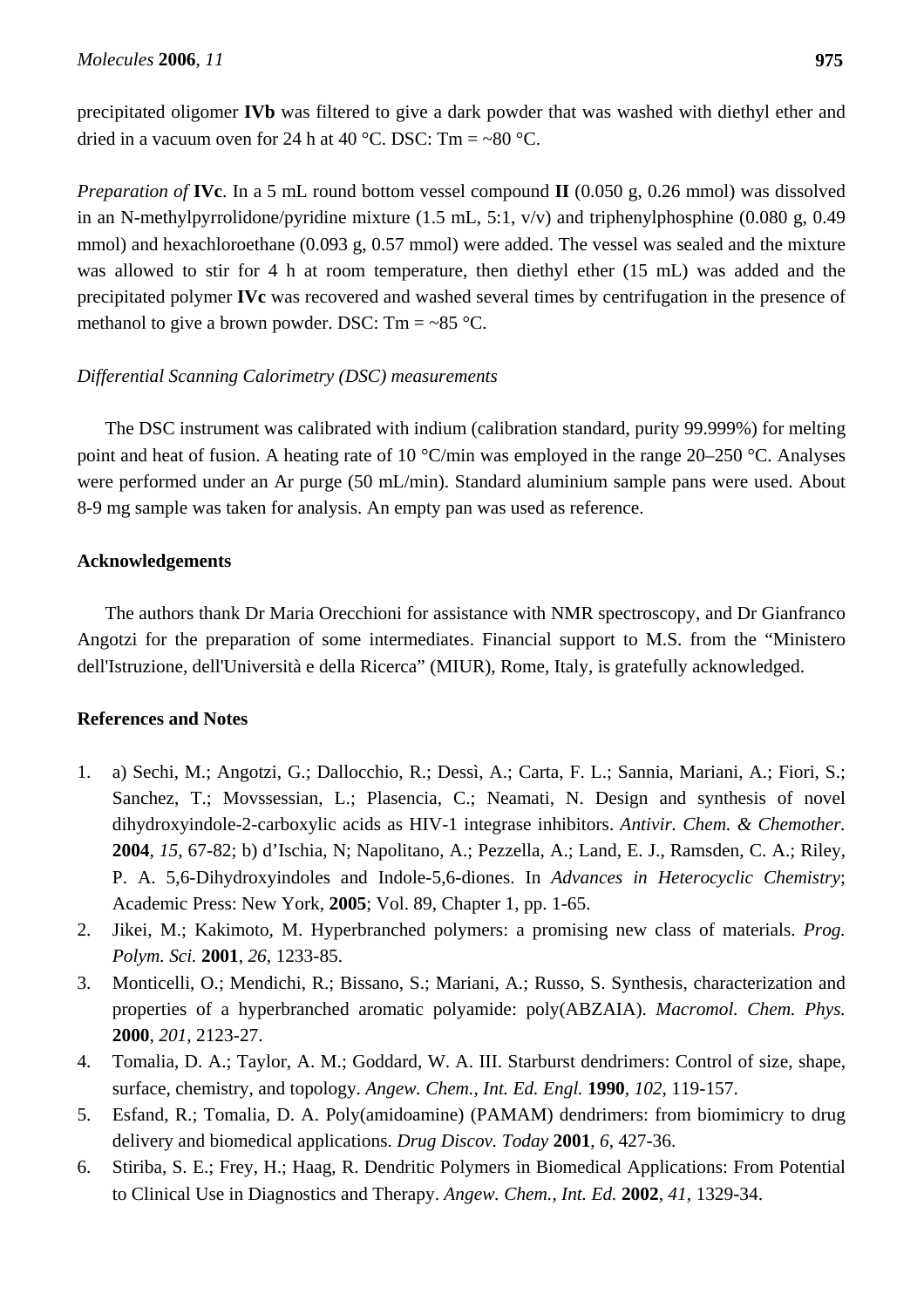- 7. McCarthy, T. D.; Karellas, P.; Henderson, S. A.: Giannis, M.; O'Keefe, D.F.; Heery, G.; Paull, J. R. A.; Matthews, B. R.; Holan, G. Dendrimers as drugs: discovery and preclinical and clinical development of dendrimer-based microbicides for HIV and STI prevention. *Mol. Pharm.* **2005**, *2*, 312-8.
- 8. Boas, U.; Heegaard, P. M. H. Dendrimers in drug research. *Chem. Soc. Rev.* **2004**, *33*, 43-63.
- 9. Cloninger, M. J. Biological applications of dendrimers. *Curr. Opin. Chem. Biol.* **2002**, *6*, 742-8.
- 10. Matthews, B. R.; Holan, G. *US Patent No. 6,190,650*, **2001**.
- 11. Bourne, N.; Stanberry, L. R.; Kern, E. R.; Holan, G.; Matthews, B.; Bernstein, D. I. Dendrimers, a new class of candidate topical microbicides with activity against herpes simplex virus infection. *Antimicrob. Agents Chemother.* **2000**, *44*, 2471-4.
- 12. Gong, Y.; Matthews, B.; Cheung, D.; Tam, T.; Gadawski, I.; Leung, D.; Holan, G.; Raff, J.; Sacks, S. Evidence of dual sites of action of dendrimers: SPL-2999 inhibits both virus entry and late stages of herpes simplex virus replication. *Antiviral Res.* **2002**, *55*, 319-29.
- 13. Luscher-Mattli, M. Polyanions a lost chance in the fight against HIV and other virus diseases? *Antiviral Chem. Chemother.* **2000**, *11*, 249-59.
- 14. Witvrouw, M.; Fikkert, V.; Pluymers, W.; Matthews, B.; Mardel, K.; Schols, D.; Raff, J.; Debyser, Z.; De Clercq, E.; Holan, G.; Pannecouque, C. Polyanionic (i.e., polysulfonate) dendrimers can inhibit the replication of human immunodeficiency virus by interfering with both virus adsorption and later steps (reverse transcriptase/integrase) in the virus replicative cycle. *Mol. Pharmacol.* **2000**, *58*, 1100-8.
- 15. Turpin, J. A. Considerations and development of topical microbicides to inhibit the sexual transmission of HIV. *Expert Opin. Invest. Drugs* **2002**, *11*, 1077-97.
- 16. D'Cruz, O. J.; Uckun, F. M. Clinical development of microbicides for the prevention of HIV infection. *Curr. Pharm. Des.* **2004**, *10*, 315-36.
- 17. Dezzutti, C. S.; James, V. N.; Ramos, A.; Sullivan, S. T.; Siddig, A.; Bush, T. J.; Grohskopf, L. A.; Paxton, L.; Subbarao, S.; Hart, C. E. In vitro comparison of topical microbicides for prevention of human immunodeficiency virus type 1 transmission. *Antimicrob. Agents Chemother.* **2004**, *48*, 3834-44.
- 18. Jiang, Y. H.; Emau P.; Cairns, J. S.; Flanary, L.; Morton, W. R.; McCarthy, T. D.; Tsai, C. C. SPL7013 gel as a topical microbicide for prevention of vaginal transmission of SHIV89.6P in macaques. AIDS Res. *Hum. Retroviruses* **2005**, *21*, 207-13.
- 19. Gong, E.; Matthews, B.; McCarthy, T.; Chu, J.; Holan, G.; Raff, J.; Sacks, S. Evaluation of dendrimer SPL7013, a lead microbicide candidate against herpes simplex viruses. *Antiviral Res.* **2005**, *68*, 139-46.
- 20. Denizot, F.; Lang, R. J. Rapid colorimetric assay for cell growth and survival. Modifications to the tetrazolium dye procedure giving improved sensitivity and reliability. *J. Immunol. Methods* **1986**, *89*, 271-277.
- 21. Barbaro, G.; Scozzafava, A.; Mastrolorenzo, A.; Supuran, C. T. Highly active antiretroviral therapy: current state of the art, new agents and their pharmacological interactions useful for improving therapeutic outcome. *Curr. Pharm. Des.* **2005**, *11*, 1850-1843.